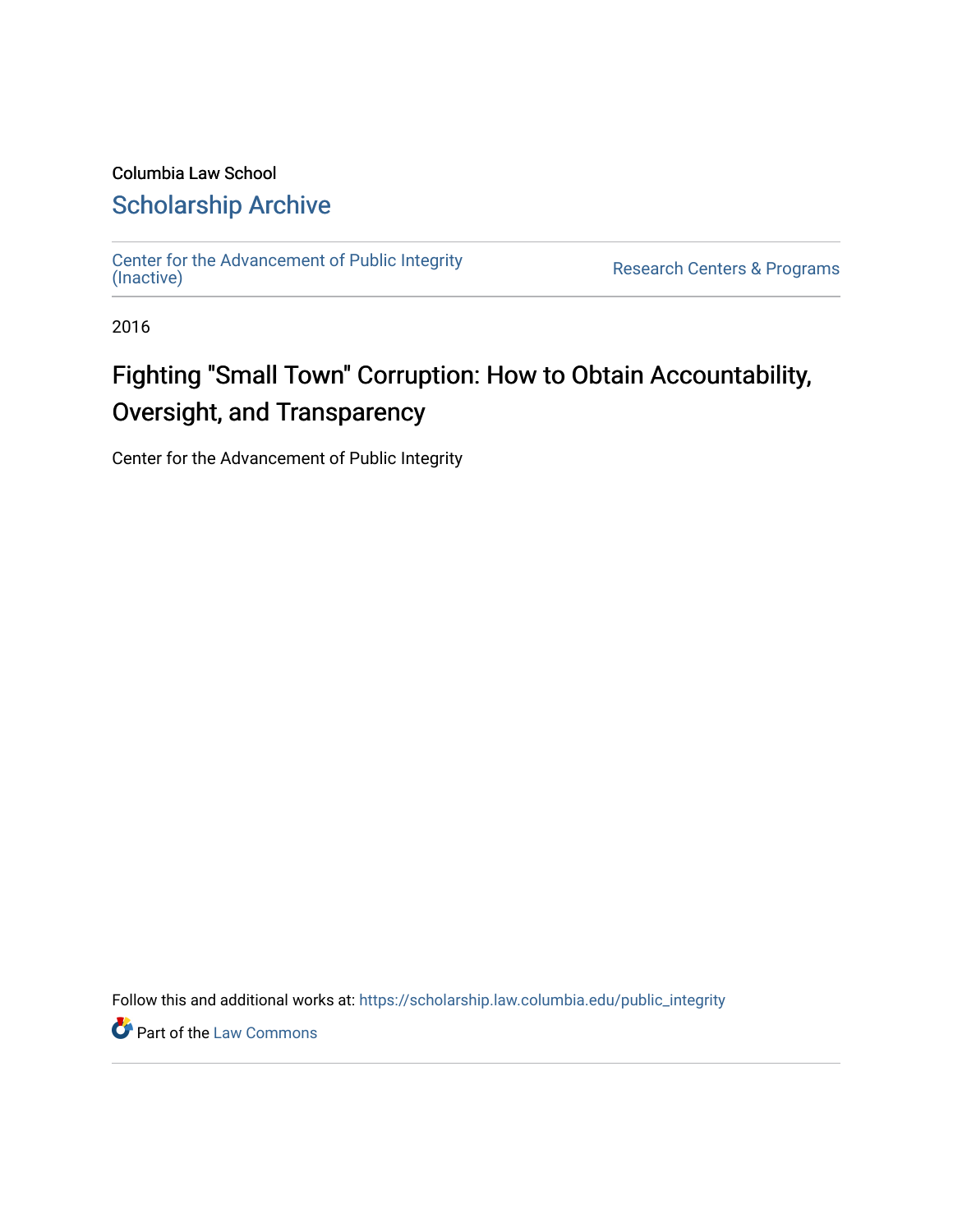**CENTER ADVANCEMENT PUBLIC INTEGRITY** 



# **Fighting "Small Town" Corruption**

**How to Obtain Accountability, Oversight, and Transparency** 

 $\mathcal{P}$ COLUMBIA LAW SCHOOL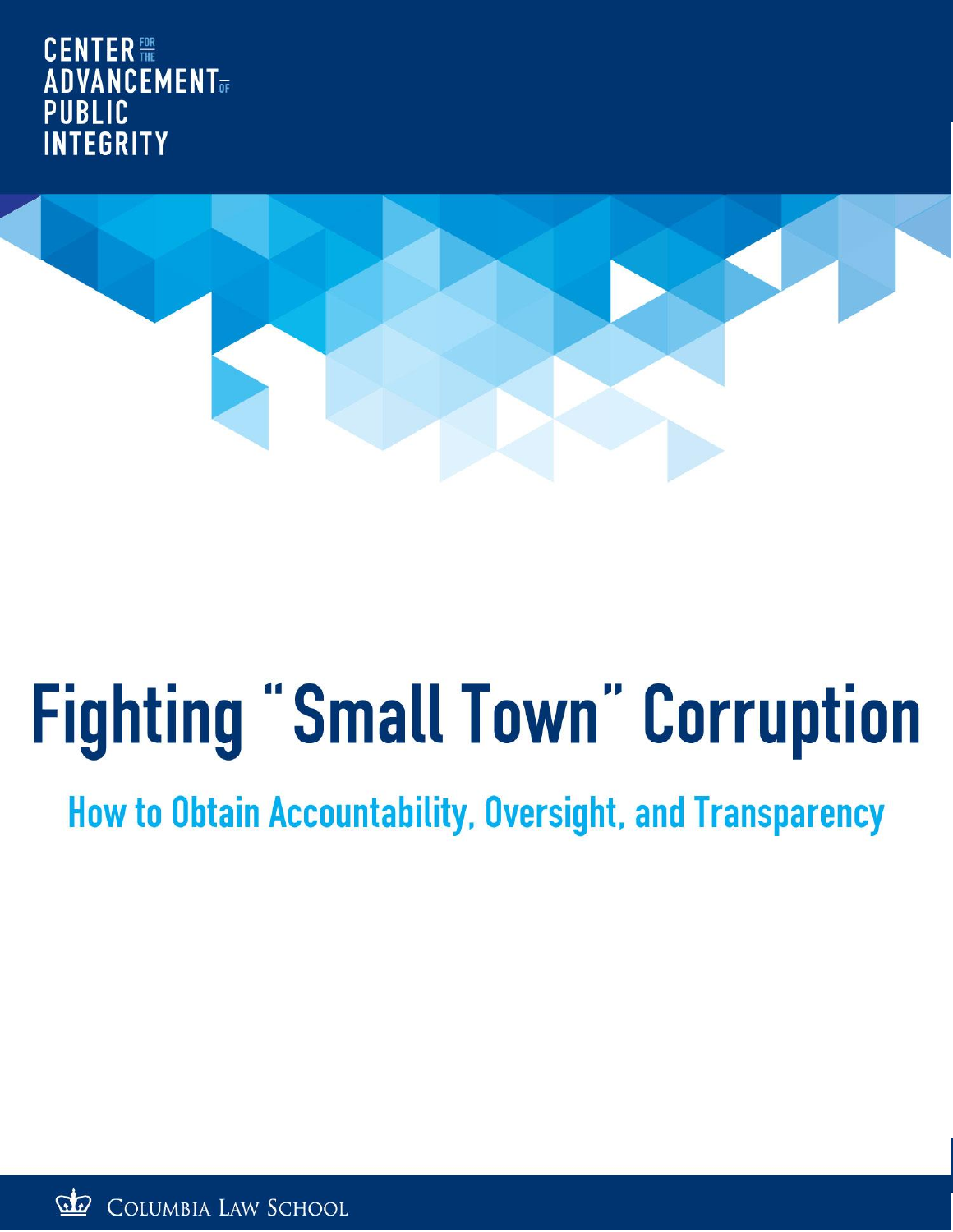#### **Author:**

This toolkit was prepared by the Center for the Advancement of Public Integrity (CAPI) at Columbia Law School. CAPI would like to thank Columbia Law School J.D. Candidate Shyam Shanker for his assistance in researching and drafting this publication, Rancho Palos Verdes City Manager Douglas Willmore and Southgate City Manager Mike Flad for sharing their expertise, and former Executive Director and Counsel of the New York City Conflicts of Interest Board Mark Davies for the use of his model ethics code.

## **What is CAPI?**

CAPI is a nonprofit resource center dedicated to improving the capacity of public offices, practitioners, policymakers, and engaged citizens to deter and combat corruption. Established as partnership between the New York City Department of Investigation and Columbia Law School in 2013, CAPI is unique in its city-level focus and emphasis on *practical* lessons and tools.

**Published:** August, 2016 and updated October, 2016 by the Center for the Advancement of Public Integrity at Columbia Law School.

Available at **www.law.columbia.edu/CAPI.** 



This publication is part of an ongoing series of contributions from practitioners, policymakers, and civil society leaders in the public integrity community. If you have expertise you would like to share, please contact us at **CAPI@law.columbia.edu**.

The series is made possible thanks to the generous support of the Laura and John Arnold Foundation. The views expressed here are solely those of the author and do not necessarily represent the views of the author's organization or affiliations, the Center for the Advancement of Public Integrity, Columbia Law School, or the Laura and John Arnold Foundation.

<sup>© 2016</sup>. This publication is covered by the Creative Commons "Attribution-No Derivs-NonCommercial" license (see http://creativecommons.org). It may be reproduced in its entirety as long as the Center for the Advancement of Public Integrity at Columbia Law School is credited, a link to the Center's web page is provided, and no charge is imposed. The paper may not be reproduced in part or in altered form, or if a fee is charged, without the Center's permission. Please let the Center know if you reprint.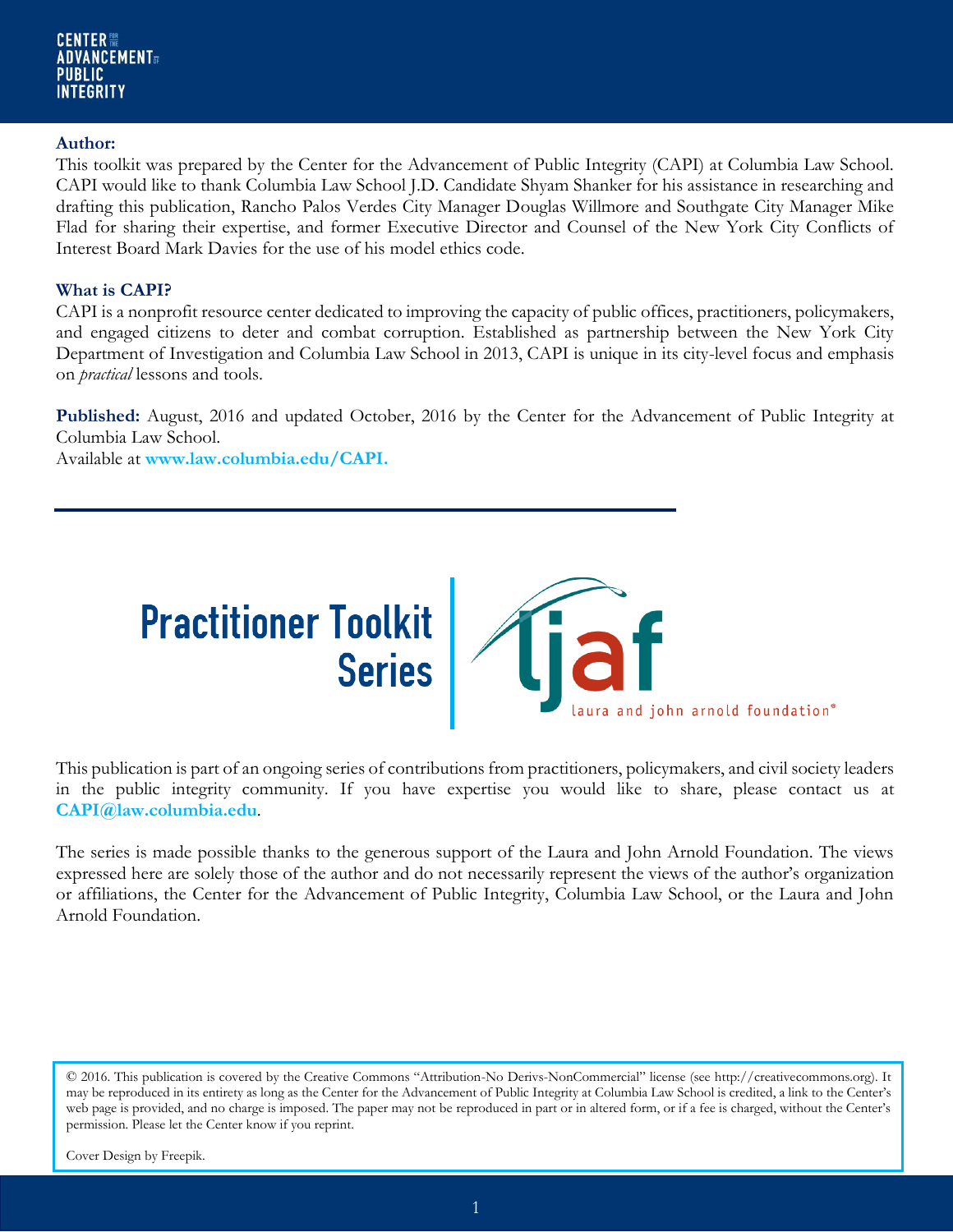## **Fighting "Small Town" Corruption**

**How to Obtain Accountability, Oversight, and Transparency**

Small municipalities have been the subject of numerous corruption scandals. Bell, California and Crystal City, Texas are just two of many small cities to have made their way into the national spotlight after suffering at the hands of seriously corrupt leadership.<sup>1</sup> While news headlines often focus on issues of corruption within state or federal governments, the effects of corruption within local municipalities is equally problematic. First, there are many thousands of small cities and towns in the United States, depending on one's definition. And these governments receive and spend billions of dollars in public funds. For obvious reasons, however, small cities and towns typically operate with few employees, and have limited resources to expend on non-essential personnel and programs.

This means that the very nature of small municipalities makes them susceptible to corruption, because their small size and workforce do not allow for the kind of oversight and enforcement mechanisms that larger cities, state governments, and the federal government can employ. Nor can small towns usually count on oversight from county-level or state oversight mechanisms, at least absent a specific complaint about egregious conduct that is deemed important enough for higher-level officials to pursue.

Given these limitations, what can small towns and smaller cities do to ensure that their public officials are operating with integrity? In this Practitioner Toolkit, CAPI explores ways in which small governments can work towards the three pillars of governmental integrity: accountability, oversight, and transparency, even with their inherent budget constraints.

## **Appendices:**

## **Appendix 1:**

*City Ethics* Manual for Local Government Ethics Programs

## **Appendix 2:**

United Nations Office for Drug Control and Crime Prevention Anti-Corruption Tool Kit

## **Appendix 3:**

New York City Local Law No. 33 – Whistleblower Protections

## **Appendix 4:**

CAPI Issue Brief – Ingredients for an Effective Public Ethics Training Program

## **Instituting Accountability at the Local Level**

Public servants within local government – like officials at all levels of government -- must be accountable for their actions to their constituents. The reason for this is that public servants are the spenders and keepers of taxpayer money – the constituents' money. Officials owe a high duty of care to these taxpayers to ensure that money is handled and spend appropriately and that officials behave honestly. The keys to instituting accountability are: (1) establishing a culture of integrity; (2) setting rules and regulations to ensure that public officials are held to high standards, and (3) enforcing those rules. Most ethics professionals agree that establishing a culture of integrity is at the same time the most challenging (because of its amorphous nature) and the most important task of all. One way to begin, of course, is with a strong ethics code and enforcement regime, as described below. Other tips for establishing an ethical culture in an office or department can be found in the literature on organizational culture.<sup>2</sup>

In some ways, ensuring accountability is not appreciably more difficult for small governments than it is for bigger ones, because any government is capable of emphasizing a culture of integrity and setting strong rules. The challenge for smaller governments, as discussed further below, is in backing up these steps with an appropriately robust enforcement mechanism.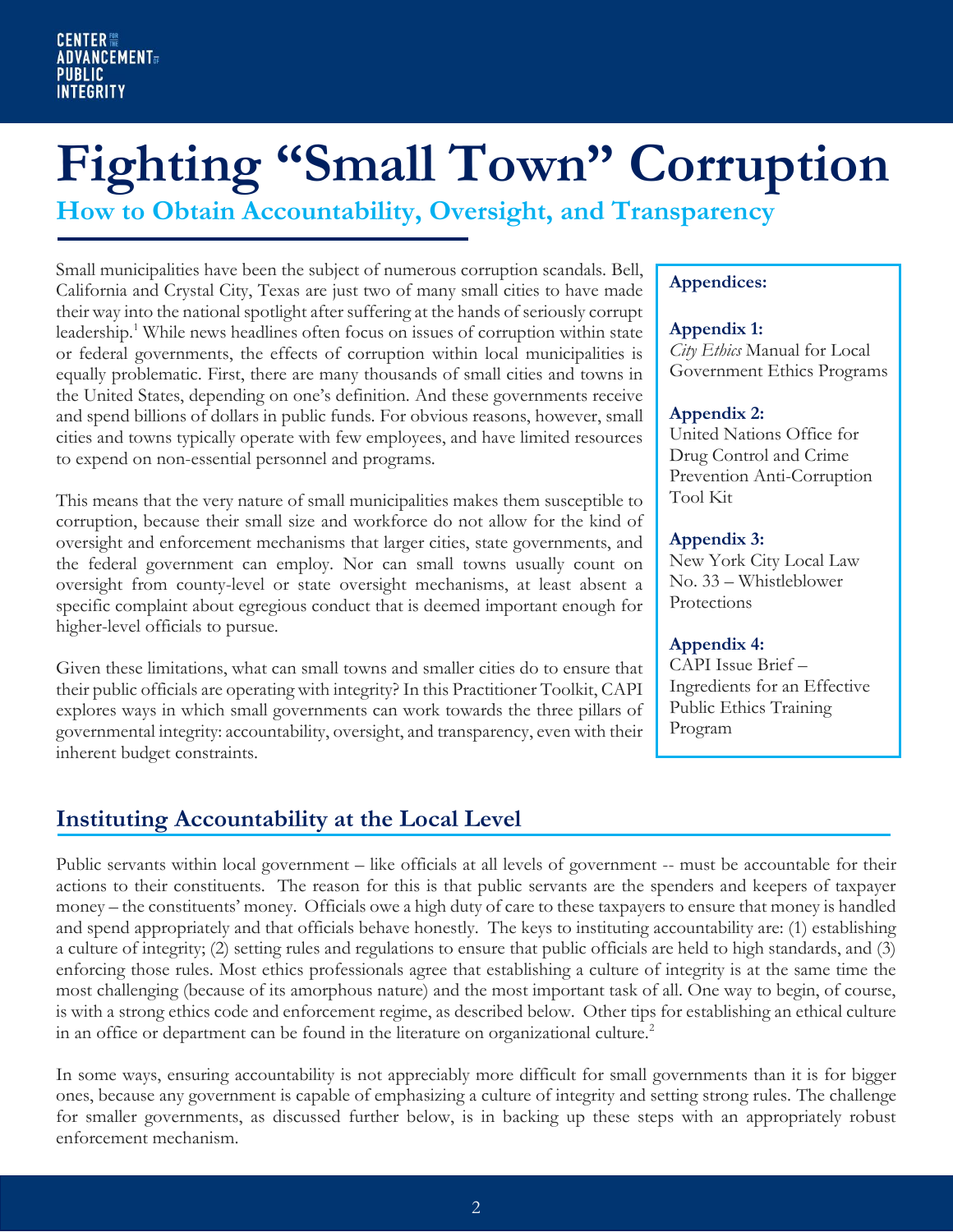The first step towards establishing accountability is the enactment of a comprehensive and easily understood ethics code. Ethics codes are vital because, when well drafted, they provide clear guidance to public servants, the majority of whom are honest people who want to behave with integrity. Mark Davies, the former Executive Director and Counsel of the New York City Conflicts of Interest Board and a leading expert in this field, has created a model ethics code well worth emulating. It can be found in a book, *Municipal Ethics in New York: A Primer for Attorneys and Public Officials*, which was published in 2016 by the New York State Bar Association. The book is an excellent resource for municipalities around the country grappling with how to enforce integrity. Other resources, which discuss ethics codes as well as many other topics related to local government ethics, can be found in Appendices 1-4.

## **Ethics Code: Mandatory Principles and Provisions**

While ethics codes may slightly vary to take into account a city's unique structure of government and other individualized factors, there are certain important principles and provisions that should be present in all codes. Again, please see the sample ethics code in *Municipal Ethics in New York: A Primer for Attorneys and Public Officials* for examples of mandatory provisions.

An ethics code should:

- Avoid legalistic language and be easily digestible by the public.
- Uniformly apply to all public officials this includes elected officials, all city employees, appointed officials, and any other government held position. This should also include citizens serving on any commissions or boards, when they are acting in their official capacities.
- Be readily available to the public.
- Include comprehensive conflict of interest provisions which prohibits certain relationships while mandating disclosure.
- Cover corruption, abuse, fraud, bribery, other violations of the law, and non-criminal conduct which violates the code's conflict of interest provisions.
- Include an affirmative obligation to report suspected violations which affirmative obligation has its own enforcement mechanism.
- Have an independent enforcement mechanism for any violation.
- Contain adequate whistleblower protection for those who report violations.
- Cover the inducement of violations by private citizens.

## **Avoiding Legalistic Language and Making the Code Easily Digestible**

An ethics code should be easily understood by all readers, so that the code's requirements can be more easily adhered to. CAPI also recommends creating a short synopsis of the code's most important provisions (on one page if at all possible). This will help members of the public, who might not have the time or inclination to read the full ethics code, as well as serve as a reminder for public officials of the code's most important provisions. CAPI recommends that the synopsis be distributed and posted in high-traffic areas such as on the city's website and in places like city hall. A code should also clearly spell out its rules and provisions, many of which will not be intuitive, like specific dollar limits on gifts that can be accepted.

## **Uniformity in Application**

Local governments should strive to create one code for all public officials and employees, as well as citizens serving as commissioners or board members for the city, to the extent they are acting in their official capacities. Creating too many different sources of laws and regulations will make it difficult to determine what provisions exist and which ones apply to which groups.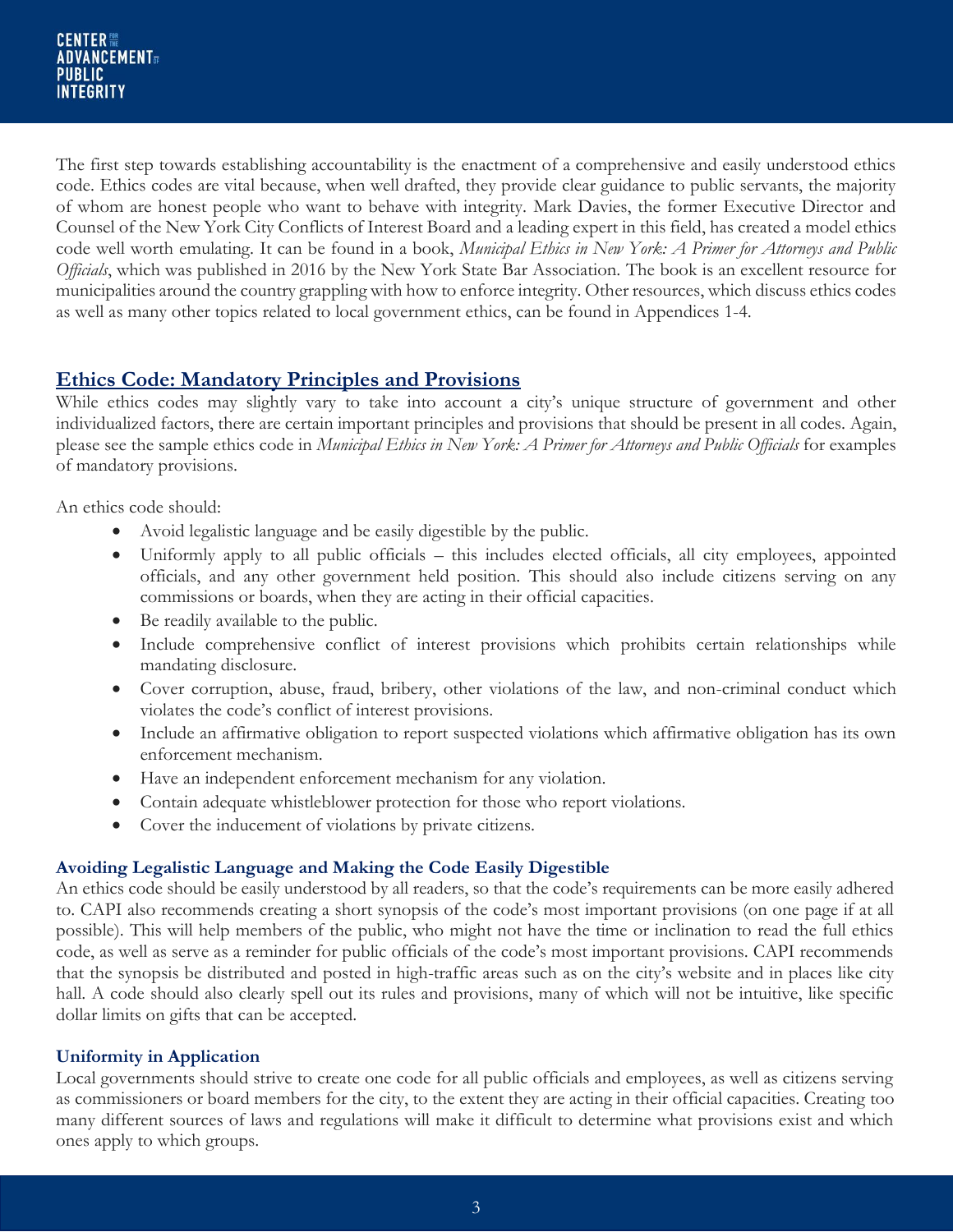## **Comprehensive Conflict of Interest Provisions**

Having adequate conflict of interest provisions is essential to a successful ethics code. While there are many obviously criminal actions which should be prohibited by the ethics code, there are also non-criminal actions which are ethically suspect and should be included. Conflict of interest provisions often fall into this category. Conflict of interest provisions should include prohibitions on taking actions that benefit the official's household or family members, business clients, debtors, or political donors. The code should contain a recusal provision, a ban on gifts from people seeking a benefit from the government, a ban on gratuities, and a nondisclosure provision with respect to confidential government information.

## **Affirmative Obligation to Report Suspected Violations**

The code should include an affirmative obligation to report suspected violations of the ethics code and the law. This is particularly important as it dovetails with setting an overall tone of accountability for all public officials and a city's entire administration.

## **Penalties for Violation of the Code**

The code should include penalties for violating the code's provisions, and must have some sort of enforcement mechanism, to be described further below. Penalties for violation of the code should vary, depending on the violation, but should be clearly and publicly defined.

## **Adequate Whistleblower Protections**

An ethics program will be ineffective if officials and employees do not feel they can report ethical conduct because they are concerned about retaliation or harassment. Whistleblowers should be protected by law. The City of New York's whistleblower protection statute can be found [here](http://www.nyc.gov/html/doi/downloads/pdf/Report/Local%2520Law%252033.pdf) and is reproduced in Appendix 3.

## **Inducement of Violations of the Code**

Private actors such as contractors, firms, and citizens can play a large part in ethical violations, because they are often the ones offering bribes, improper gifts, gratuities, and the like. Accordingly, the code should include a provision prohibiting individuals from inducing a violation of the ethics code, so that this unethical conduct does not go unpunished.

## **Ethics Code: Optional Provisions**

What follows are some optional provisions that can be considered when assembling an ethics code. These provisions may be desirable depending on your circumstances, but are not as important as those above. Some of the factors that may inform whether such provisions would be helpful are the municipality's size, and past history of ethical problems. The sample ethics code in *Municipal Ethics in New York: A Primer for Attorneys and Public Officials* contains numerous optional provisions of the sort described below. Examples of these provisions include the following:

## **Prohibited Positions and Ownership**

Sometimes a municipality will want to prevent its officials and employees from occupying certain positions other than their government positions. This may be particularly relevant where a government official is part-time. Prohibiting officials from taking certain jobs may avoid actual conflicts of interest, as well as an appearance of impropriety. The sorts of outside employment that a city should consider prohibiting is any sort of job for an entity that is doing or seeking business with the city.

## **Lawyers and Experts**

A municipality may wish to prohibit officials and employees from being lawyers or experts in any lawsuit against the municipality's interest.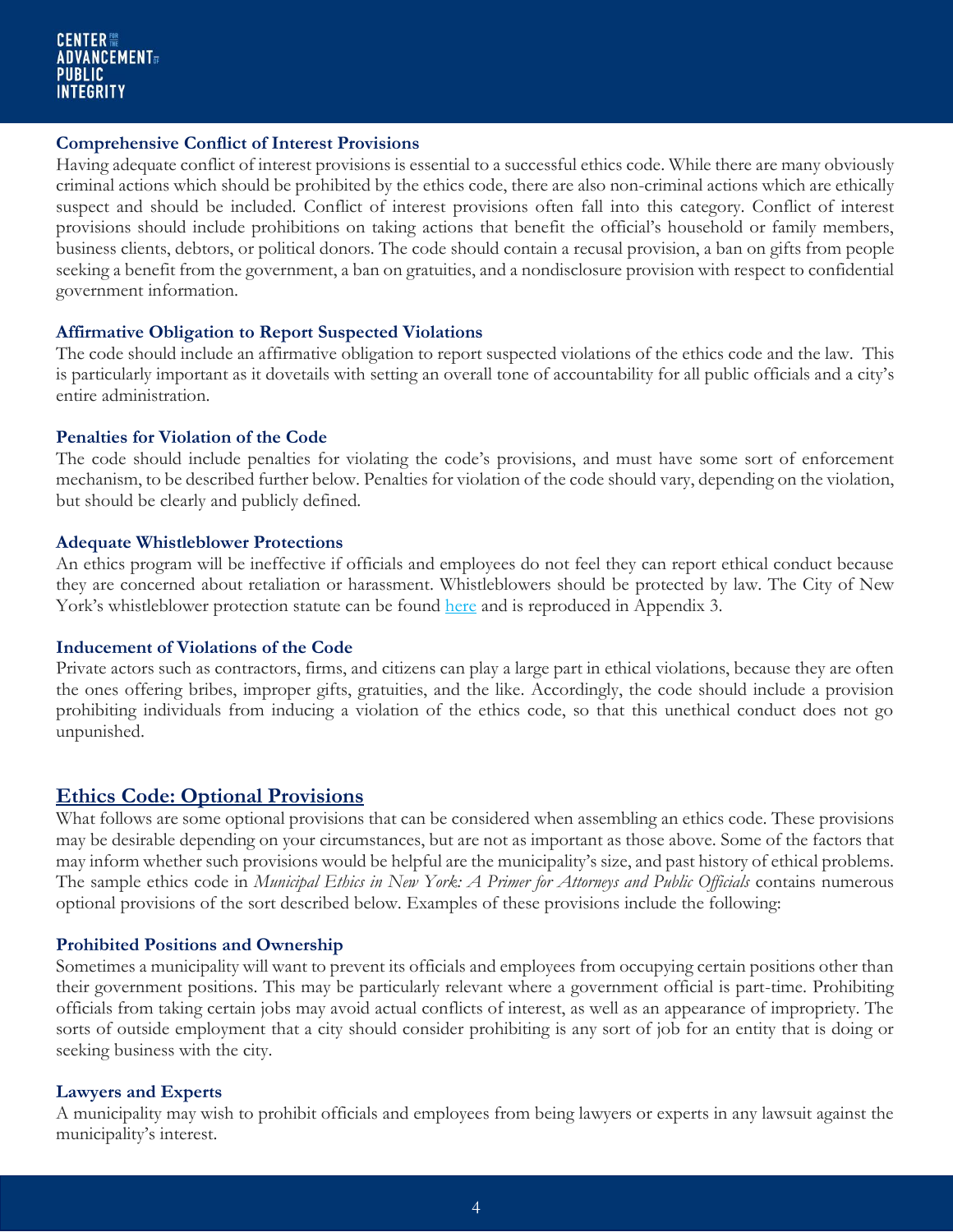## **Political Party Positions**

A city may wish to prohibit certain officials and employees from asking for political contributions, and to prohibit certain officials from holding a political party office.

## **Definitions and Exclusions**

For purposes of clarity, definitions and exclusions should appear in their own section, separate from the body of the code of ethics.

## **Ethics Code: Training**

Formulating an appropriate ethics code is only the first step in instituting appropriate accountability measures. To be successful, thorough and regular employee training on the code must occur. City attorneys or other relevant officials should work to create a training program designed to cover the ethics code and any other necessary materials to inform officials and employees of the key provisions. For tips on how to develop an excellent municipal ethics training program, please see [CAPI's Ingredients for an Effective Public Ethics Program](http://web.law.columbia.edu/sites/default/files/microsites/public-integrity/files/ingredients_for_an_effective_public_ethics_training_program_-_capi_issue_brief_-_august_2016.pdf), also reproduced as Appendix 4.

## **Oversight**

Many ethics experts feel that the biggest challenge for smaller cities and towns looking to instill effective corruption control is oversight. A dedicated government of any size can create a strong ethics code, and, particularly with the tools now available, meaningful transparency is also becoming much more attainable. Oversight, on the other hand, requires resources.

Notwithstanding this challenge, there are a number of options available for localities which are serious about anticorruption oversight. Each has its own benefits and costs, and each city or town will have to consider what option will work best for its particular circumstances. One common feature of these methods is that oversight is generally independent from the government officials with spending power. A system with this feature can both ensure effective oversight and can help to gain the public's trust in governmental integrity.

## **Ethics Officer**

Some municipalities have appointed an ethics officer. Ideally, the ethics officer would report to an independent ethics commission (see below). The ethics officer should be independent, and ideally will hold no other city position, even if the employment is only part-time. Conflicts of interest may arise when one city official is charged with overseeing another on ethics issues, so this should be avoided if possible. At a minimum, if the city must appoint someone who already has a city position, the ethics officer should have no other city position that involves program administration or the collection or distribution of money. The ethics officer oversees city officials, management, and staff with respect to any ethical issues that arise, and is responsible for encouraging compliance and coordinating ethics training.

Ethics officers also will investigate reports of ethics violations. If there is an ethics board or commission, the ethics officer would refer the matter to the board or commission after making his/her findings, either with or without a recommendation for future action.

One city that utilizes an ethics officer is [Tallahassee, Florida.](https://www.talgov.com/Uploads/Public/Documents/hr/hr/specs/791.pdf) Tallahassee also [posts](http://www.talgov.com/uploads/public/documents/ethics/pdf/eb-160119-tracking-011316.pdf) reports of complaints made to its ethics hotline, as well as the outcomes of any investigations and the results of referrals to the ethics commission. Another entity is [DeKalb County, Georgia.](http://www.ajc.com/news/news/local-govt-politics/ethics-chief-hopes-to-make-a-difference-in-dekalb/nq7dd/)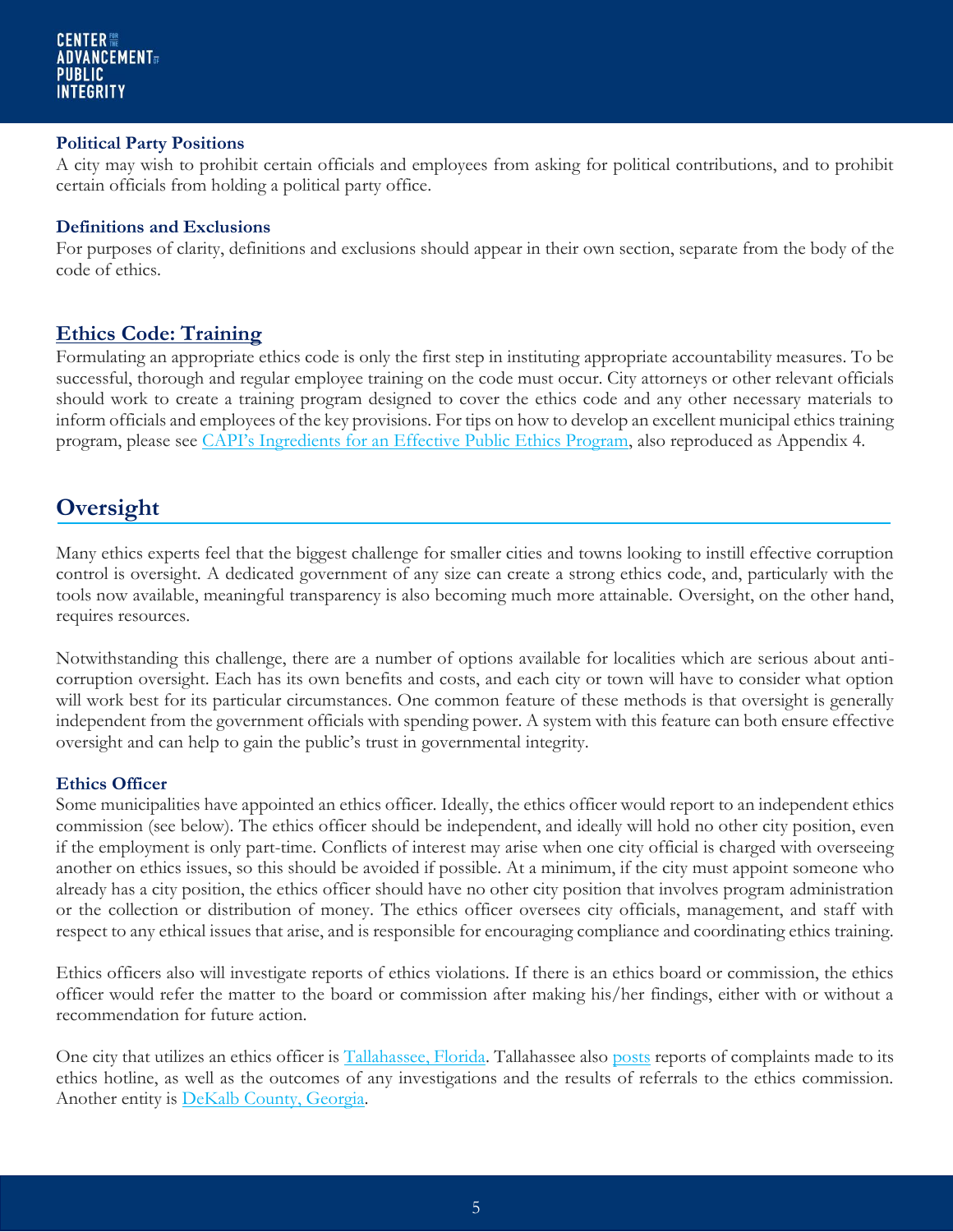#### CENTER ::: **ADVANCEMENT PUBLIC INTEGRITY**

Some jurisdictions have an independent ethics officer report to a city manager or other city official or officials, rather than a commission or board. The benefits of utilizing a board or commission are discussed below, but smaller cities might utilize this approach if budgetary concerns prevent the establishment of an independent commission. In such a case, it is paramount that the ethics officer's findings and any recommendations are ultimately publicly reported to ensure that the findings were independent from any influence from city officials.

## **Ethics Commission**

An ethics commission or board is an independent body which is designed to enforce a government's ethics programs, including violations of the ethics code and other applicable regulations. A commission can work with or without an ethics officer.

There are different varieties of ethics commissions. For example, see Tallahassee, Anchorage, Minneapolis, Jacksonville, and Philadelphia. Ethics commissions are currently more common in larger cities, but some smaller cities and counties are going down this path. See, for example, Kent County, Queen Ann's County, and Calvert County, all in Maryland, Reading, Pennsylvania, and numerous small cities and counties in Washington State (see Bainbridge Island, Bremerton, Edmonds, Fircrest, Grandview, Chelan County, Clallam County, Cowlitz County, and Douglas County).

Ethics commissions or boards can advise and make recommendations to city employees, officials, and the public regarding conflicts of interests, acceptance of gifts, and the use of city resources. A commission enforces the ethics law by imposing fines and recommending other discipline for violations. It also plays a role in educating city officers and employees on performing their duties in an ethical manner. A commission can also administer and enforce the city's lobbying laws and the financial disclosure requirements for city officials, although the more administrative and training duties the commission has, the more likely it is that the commission will need at least one staff member.

Ethics commissions are typically made up of appointed officials who are in office for a predetermined term. Often commissioners are chosen by the mayor, the city manager, the city council, or some combination thereof. Some cities have the mayor or city manager nominate members and have the city council confirm the appointments.

Sometimes the ethics commission will directly receive complaints and conduct investigations, but usually the commission's purpose is to hear the findings of an investigation and determine whether there is a violation and what the appropriate punishment should be. Cities should make all ethics commission decisions public and post them on the city website.

For example, reports from [Atlanta's board of ethics](http://www.atlantaethics.org/enforcement-6/ethics-cases) can be found online. Some cities, such as [Minneapolis,](http://www.minneapolismn.gov/epb/WCMS1P-093923) also provide annual reports.

In some larger cities, ethics commissioners draw a salary, but in most smaller cities and counties ethics commissioners do not receive a fixed salary and are considered to be volunteers. As mentioned above, though, if there is no ethics officer and the commission is expected to take complaints and investigate, the commission will likely need at least one staff person. In addition, commissioners may require some funding for travel and other reimbursements.

## **Compliance Officer**

Compliance officers are responsible for ensuring that the city meets specific regulatory objectives – like those regarding food safety, or the environment -- rather than trying to ensure ethical behavior overall. They are akin to a compliance officer within a corporation. While similar to ethics officers in some respects, both the structure and substance of oversight differ under this scenario. A compliance officer typically works for a city manager or other relevant city officials; he or she thus lacks the independence of an ethics officer. And typically compliance officers do not advise an independent board. This means that while they do not accept all ethical complaints and work towards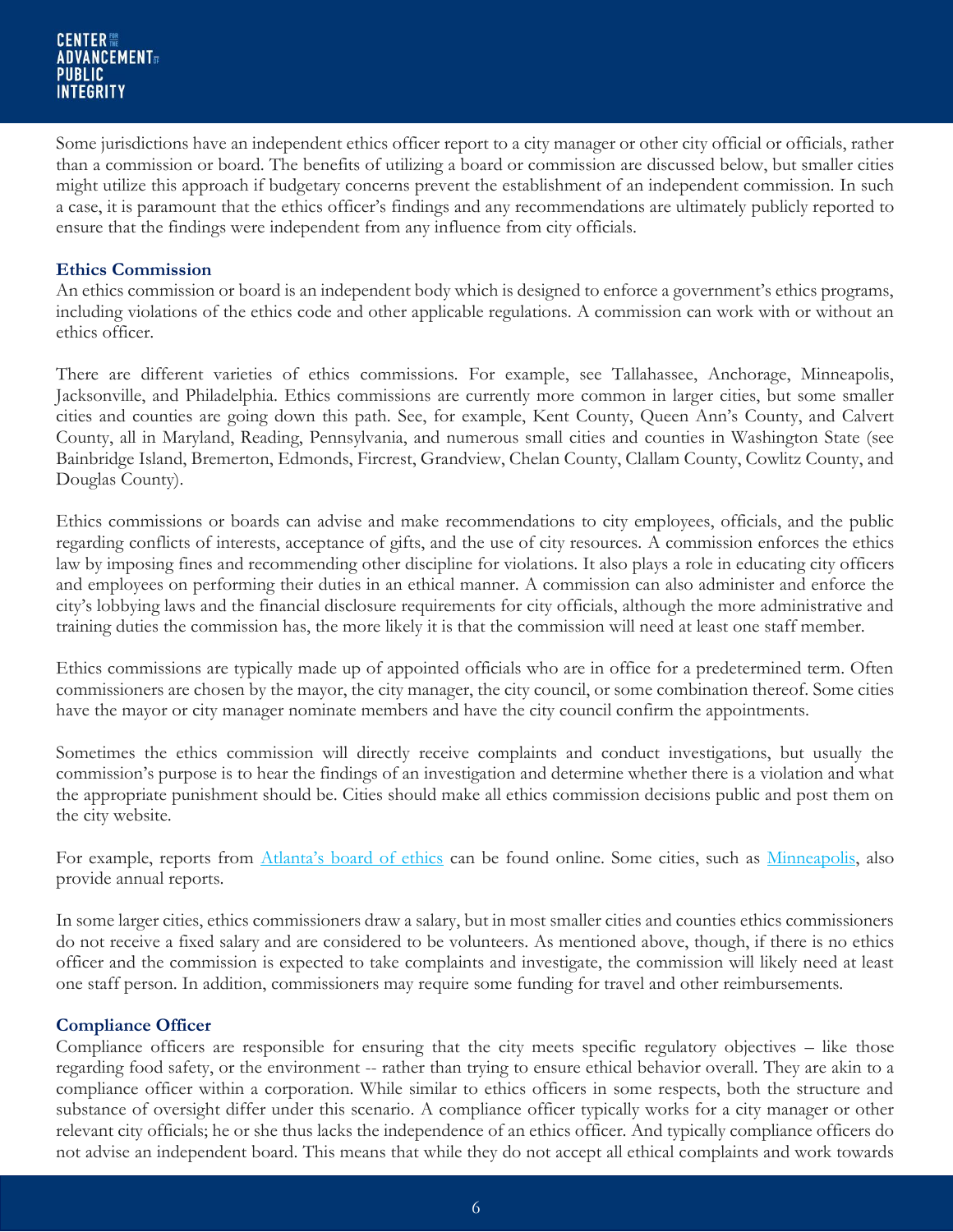ethical government in a broad sense, compliance officers can audit the functions relevant to their focus and carry out certain recommendations themselves, or in collaboration with the city manager, city council, or mayor. Compliance officers also typically do not conduct ethics training or advise officials on ethical issues apart from their regulatory focus.

Rather than creating a single compliance officer position, cities sometimes create the position to enforce particular regulations that are deemed important. For example, [Middletown, Connecticut](http://www.cityofmiddletown.com/content/117/123/159/1252/7755.aspx) has a compliance officer position specifically to ensure compliance with the Americans with Disabilities Act.

However, some cities have gone beyond this narrow focus and have recently created compliance officer positions with a focus on ensuring compliance with a city's ethics code. In these cases, the position includes some of the duties of an ethics officer, but with the reporting structure of a compliance officer (lacking the independence typically given an ethics officer). Gresham, Oregon, a suburb of Portland, adopted this approach after it was determined there had been an electoral error made in creating an independent city auditor position. [Sarasota County,](https://www.scgov.net/CountyAdministration/Pages/EthicsOfficerOlmstead.aspx) Florida is an example of a county that has a compliance officer whose job includes ethics compliance.

## **Anti-Corruption Committee**

Another approach is to provide oversight through current employees, but in a committee structure to minimize the likelihood that corruption will occur in the oversight process. Because the members of the committee would not be independent of the municipality, it is not an ideal solution, but it does permit oversight without hiring any additional employees, so is helpful in terms of saving resources. One possible structure would be to create a committee of three of the following: the city manager or head city administrator, the chief of police, the city attorney, and the head of human resources. The committee would take complaints concerning violations of the ethics code and other ethical violations, would investigate the matter itself (unless the matter was likely criminal, in which case the matter would be turned over to the police immediately), and would report the result of the investigation to the city council, the city attorney, and the city manager, along with any other relevant agency head. This approach would work only for affirmative complaints, however, and would not be a way to ensure proactive corruption control, or the prevention of waste of city resources.

## **Regional Ethics Bodies**

Regional ethics bodies can be an effective way to ensure appropriate oversight, whether at the county level or by grouping cities or counties together. They operate like an ethics commission in a single city, except that a regional ethics body will have to oversee multiple cities or counties and its costs would be shared among the governments it oversees. A regional solution makes sense for many reasons. First, it is cost effective. Second, particularly in places where small cities are so close together geographically that it is not at all clear where one ends and the other begins (like in the Los Angeles area where Bell is located), the culture of corruption tends to be regional as well. Third, banding together to ensure oversight could build momentum for adopting other efficiencies on a regional basis, like combining service delivery and other cost sharing measures. Fourth, a regional ethics body would allow for the efficient sharing of best practices on ethics issues. Moreover, a regional approach takes advantage of peer pressure in a positive way; elected officials would not want to be outliers in terms of ethics enforcement, so pressure to impose a strong code and robust oversight would likely lead to more vigorous efforts than if each small city were proceeding alone.

At least one area has adopted this approach. The [Shared Ethics Advisory Commission](http://www.sharedethics.com/index.htm) was founded in 2005 in Northwest Indiana. It consists of 7 cities, 13 towns, and 3 counties. There is a uniform code of ethics and values that governs each municipality, and the Commission itself consists of one volunteer member from each of the member governments. Each member government is expected to make a contribution to a shared ethics initiative fund for the purposes of acquiring supplies and services including the training that the commission provides to its member municipalities.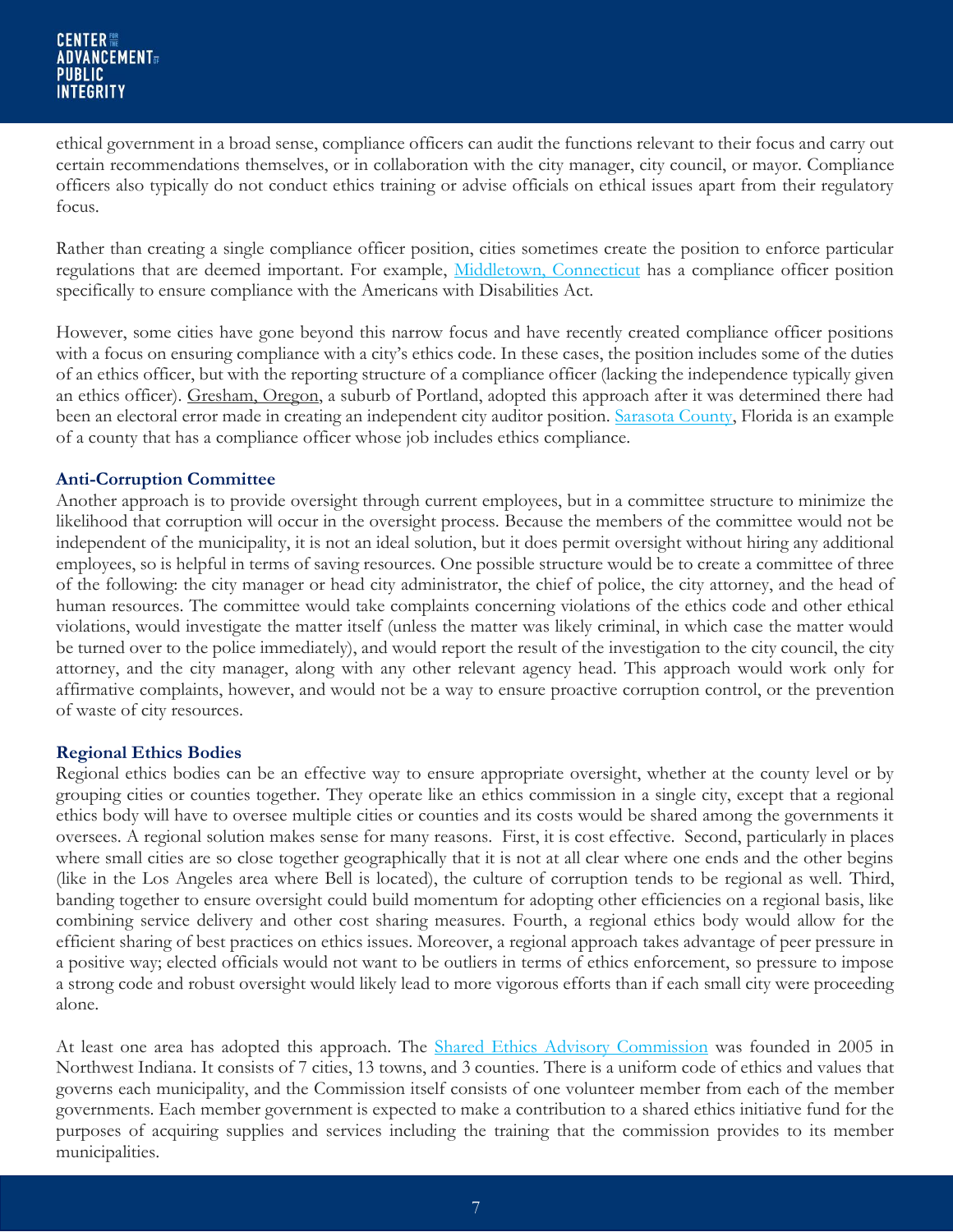## **Local Inspectors General**

Inspectors General are independent officials employed by the city or county whose job it is to identify waste, fraud, and governmental wrongdoing by conducting and supervising investigations relating to programs and operations of the government. While auditors are typically accountants, inspectors general often come from law enforcement. They receive complaints from officials, employees, and residents, and refer any cases dealing with criminal conduct to the proper law enforcement authorities. They typically refer violations of city regulations to the City Council or other appropriate body for appropriate action. Typically, Inspectors General can be found in larger cities and urban counties because an Inspector General will need at least a small staff, so setting up that office tends to be more resource intensive.

Some [academic literature](http://digitalcommons.tourolaw.edu/cgi/viewcontent.cgi?article=1488&context=scholarlyworks) suggests that instituting inspectors general at a municipal level would not only further a commitment to ethical government but also would be cost-effective. However, cost savings would not be apparent until the Inspector General's work got underway and had time to develop, and there are municipalities so small that the initial costs are prohibitive in and of themselves. That said, some localities have avoided some of the pain of an up-front investment by creating a funding mechanism, like Miami-[Dade County's](http://www.miamidadeig.org/ordinances2.htm) allocation of a percentage of a fee on construction contracts to the IG office.

Some small localities have successfully established Inspector General offices. [Mount Vernon,](http://cmvny.com/department/ig/) a small city in NY, has established its own inspector general position, although it is unclear how active the office is. [Yonkers,](http://www.yonkersny.gov/government/departments/inspector-general) another New York city, and counties, such as [Mercer County](http://nj.gov/counties/mercer/departments/inspector/) in New Jersey have formed inspector general positions.

Perhaps the Inspector General position has the most in common with that of an Ombudsman, although Ombudsmen are much more prevalent. The difference is that Ombudsmen typically accept citizen complaints about a wide range of governmental matters, not just fraud, corruption, and waste, and they tend to work as mediators as much as investigators to resolve complaints in a manner acceptable to all parties.

## **City Auditor**

A professional-level audit of a city's books and records is essentially, if not expressly, mandatory for all cities. An auditor is often a non-government employee contracted to audit a city's finances pursuant to generally accepted professional standards. Auditors provide assessments as to whether public resources are managed responsibly and effectively, but tend not to accept and investigate complaints, and do not deal with alleged violations of an ethics code that are not related to financial issues. Thus, a city auditor's scope of work is narrower. For cities that are primarily concerned with their expenses and finances, this may be a cost-effective way to oversee the integrity of public resources, as long as two conditions are met. First, ideally the audits should encompass not just financial audits but performance audits (i.e. the auditor should look at the city's "books" and also delve into the operations of the agencies to see whether improvements can be made), in which case the auditor also serves a sort of consultant function. This adding-on of functions is relatively inexpensive, so this may be the most cost-effective way to obtain a thorough audit. Second, the auditor should be carefully chosen through a competitive process and should be changed periodically on a set schedule (i.e. every 3 years).

Cities can also choose to hire an in-house city auditor. This may be more expensive, but there are some benefits to that course. Specifically, a city-employed auditor may be more likely to conduct competent performance audits with inside knowledge of the government. [Scottsdale,](http://www.scottsdaleaz.gov/auditor) Arizona and [New Bedford,](http://www.newbedford-ma.gov/auditors-office/) Massachusetts are examples of smaller cities that have adopted a city auditor position in-house.

## **Less Formal Control Measures**

In addition to the above, there are other measures that very small cities and towns can take to improve their ability to identify and prevent fraud. One of these is the cross-training of city employees. Often in a very small municipality, there is only one person who performs a particular function. For example, there may be one person who handles the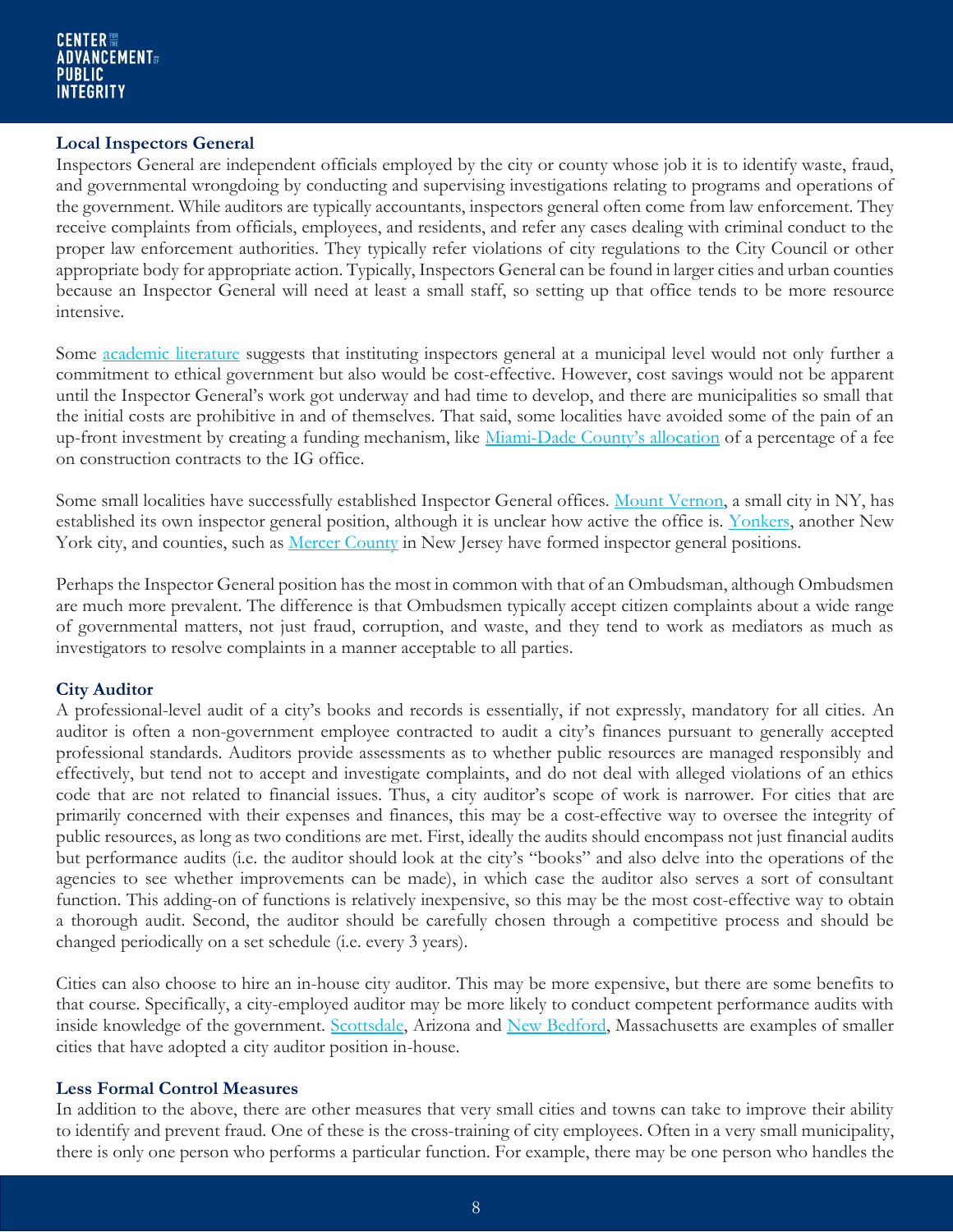city's accounts payable. This is a fraud risk in and of itself, if no one else is routinely overseeing this work and the city does not publish its accounts payable for public consumption. Moreover, when one person is responsible for a specific function, it is frequently the case that when that person is away on vacation for a week or two, no one else steps in to do that job during that time. This is an another problem, because even if bills do not need to be paid while the person is gone, this is a missed opportunity to have a pair of fresh eyes on accounts payable, to make sure that this job is being done competently and honestly.

To fix these problems, Doug Willmore, the current City Manager of Rancho Palos Verdes, California, and the former City Manager of Bell, California who got Bell back on track after its major corruption scandal, recommends crosstraining employees. Cross-training employees on different jobs means that there will always be more than one person who can perform a particular task, and allows the second person to step in when the first employee is on vacation or leave to provide a check on the competence and honesty of the way the first employee is doing that job. With respect to accounts payable, having a second person check over the books will minimize a city's embezzlement risk. Having more than one person open and log in the mail is another inexpensive common sense measure to add oversight to city processes.

## **Transparency**

The final component of a meaningful integrity system is transparency. Generally speaking, corruption is less likely when citizens are informed about government activities. Transparency in government spending creates more watchdogs to help cities root out corruption, waste, and mismanagement. Transparency initiatives also tend to increase citizen involvement with government, as the public can see how government is trying to work for their benefit.

In terms of transparency of government processes, cities should strive to make as much information as possible available over the internet. Traditionally, city council meetings that are open to the public provided an opportunity for citizens to get involved with and to stay informed about government matters. With the technological advances available today, however, cities should attempt to provide online streaming of meetings, and should make all nonconfidential documents available on the city's website, so that even very busy citizens can easily keep track of what the government is doing.

Recently, mobile internet use has surpassed internet use on desktops and laptops. It is important to post and update relevant documents on the city website, but cities should also make sure that such information is accessible on smartphones as well as traditional computers.

## **Information to be Included**

Sunshine Review (recently acquired by Ballotpedia) created a 10-point transparency checklist for items that should be included in a city's website.<sup>3</sup> They are:

- Budgets
- Open meetings; minutes of past meetings; meeting agendas
- List of elected officials and their contact information
- List of administrative officials and their contact information
- Information about building permits, licenses, and zoning, and applications for permits
- Audit reports
- Contracts with the city, and rules governing such contracts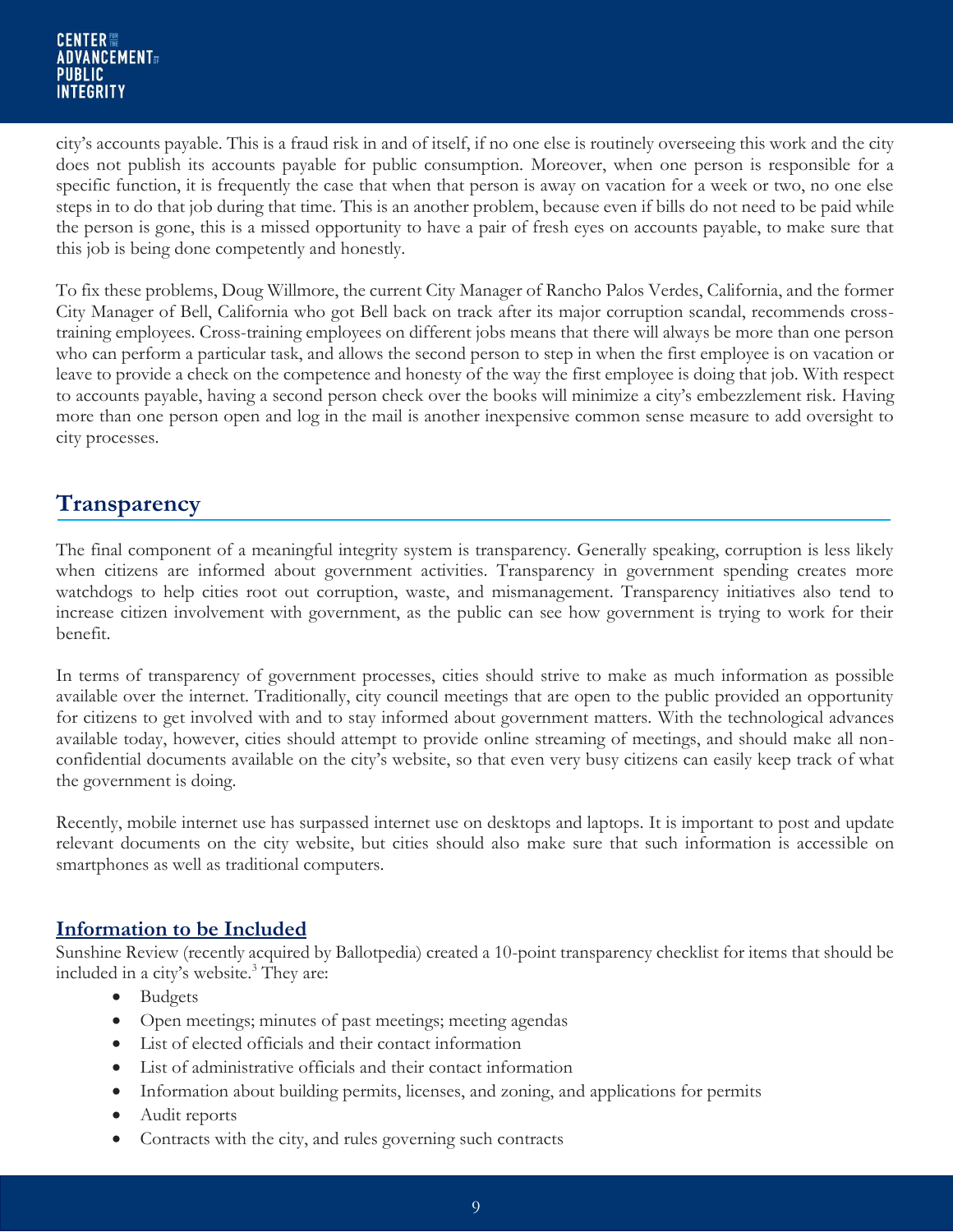- Lobbying regulations
- Public records
- Tax information

## **Budgets**

The website should include the current budget, and ideally some previous budgets so that citizens can understand trends in local government spending over time. Credit card receipts and the checkbook register should also be posted to allow citizens to follow the spending habits of their government.

## **Open Meeting Information**

The website should include minutes of all past meetings and information detailing when and where future public meetings will take place so citizens can attend them. Attending these meetings is one method for citizens to engage their representatives so it is important this information is available in advance. Governments also should post minutes and agendas after each meeting to ensure that everyone is adequately informed about what took place; ideally the meetings should be streamed and/or recorded and posted later so that citizens can watch and/or listen to the meetings even if they were unable to attend.

It is now easy and inexpensive to record and post meetings online and to archive these recordings. According to City Manager Mike Flad, Southgate, California uses a site called SoundCloud to host its meeting recordings, paired with a free software called Audacity to create the MP3 file that is then posted on SoundCloud. Audacity is free; SoundCloud costs \$135 a year. Another option that is more expensive is an archiving system like that available from Granicus.com.

## **Elected and Administrative Officials**

The website should include the names and contact information — including email addresses — of elected and administrative officials to try to encourage citizen engagement and responsive government.

## **Permits, Licensing, and Zoning**

All permit, license, and zoning applications should be made available for downloading online, to streamline the process. Citizens who submit applications should be able to track the progress of their application online.

## **Audits**

The website should also include information from audits. This should include: report results, audit schedules, and performance audits for government programs. This will allow citizens to examine how specific agencies and programs are functioning. While a budget provides the big picture, audit reports provide information on specific aspects of government performance.

## **Contracts**

The website should include all of the rules which governs government contracts. Ideally, the website will also provide information about bids for all city projects and procurement, so that the bidding and implementation processes are fair and transparent.

## **Public Records**

The website should ensure that citizens can easily submit open records requests. It should include the contact information for those who are in charge of fulfilling those requests. The website should also disclose tax information where possible.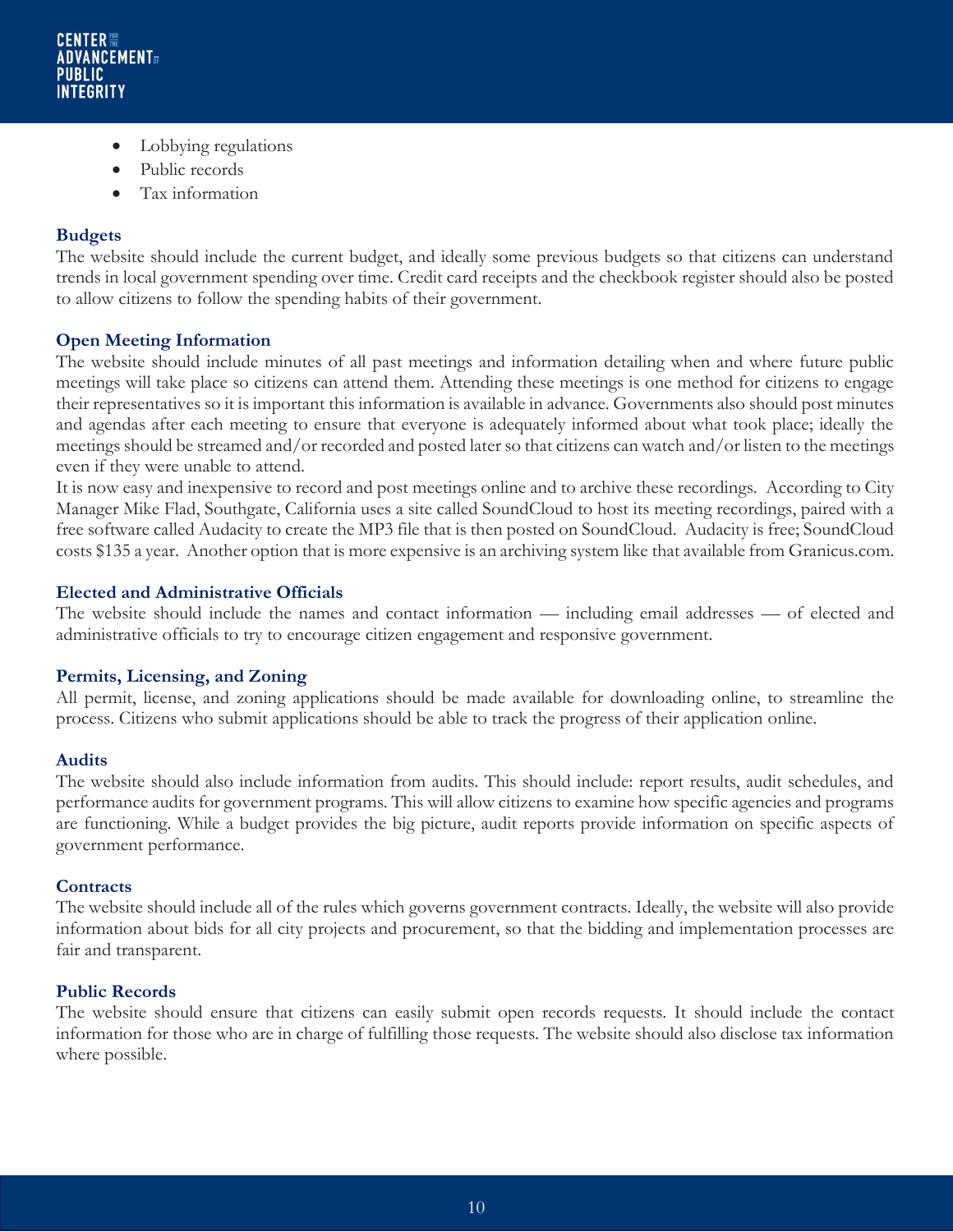## **Examples of Internet Success**

Comprehensive websites of the kind described above are not out of reach, even for small municipalities. For example, in Bell, the Sunlight Foundation worked with the local government after their corruption scandal to enhance its website.<sup>4</sup> Governments can proactively seek out and achieve reforms by collaborating with such organizations to achieve online transparency.

Other examples include Providence, R.I., which utilized a software program to allow the city to upload digital audio recordings of their council meetings, which are accessible from both computers and mobile devices.<sup>5</sup> In Atlas Township, Mich., they have been using a legislative management solution that assembles and emails information packets to members of the board of trustees before meetings and post minutes. Citizens can view those packets, resolutions, contracts, and other documents through the website. According to Township Clerk Tere Onica, citizens often use this information to contact elected officials about agenda items before meetings begin.

The city of San Carlos, California is using a "listserv" service called "e-Notify."<sup>6</sup> This allows residents to sign up for emails providing information about city events, council meetings, and other relevant happenings.

## **Additional Internet Measures**

While creating a website is a must for effective transparency, there are other tools available for municipalities that either help cities go above and beyond, or help them implement their transparency measures more easily. Various companies exist to enable online engagement between citizens and municipalities.<sup>7</sup> Doug Willmore, the City Manager of Rancho Palos Verdes in California, reports that many smaller municipalities use [opengov.com,](http://opengov.com/) a platform to help cities organize their governmental information and provide it to citizens in a streamlined fashion. Opengov allows the public to make comments and suggestions, which provides feedback to the city to make improvements in the way it governs and communicates with its citizens. One drawback of Opengov is that while there may be a lot of data there, getting citizens to utilize it is a challenge. Cities that decide to use a platform like this should pair it with a campaign to get the word out and get citizens involved, including finding out from citizens how they prefer to receive information about how their government functions.

Open Town Hall from Peak Democracy is another website which provides services to municipalities. It provides a platform for citizens to engage elected officials. Some cities have developed an app in addition to having a mobile platform. Seattle has a My Neighborhood Map, which allows citizens to find various services and look at 911 incident reports.

Another free tool available to any government is social media. Governments can easily create Facebook, Twitter, and Instagram accounts to keep citizens informed and to advertise events. There are also various apps, like Buffer and HootSuite, to help local governments send tweets.